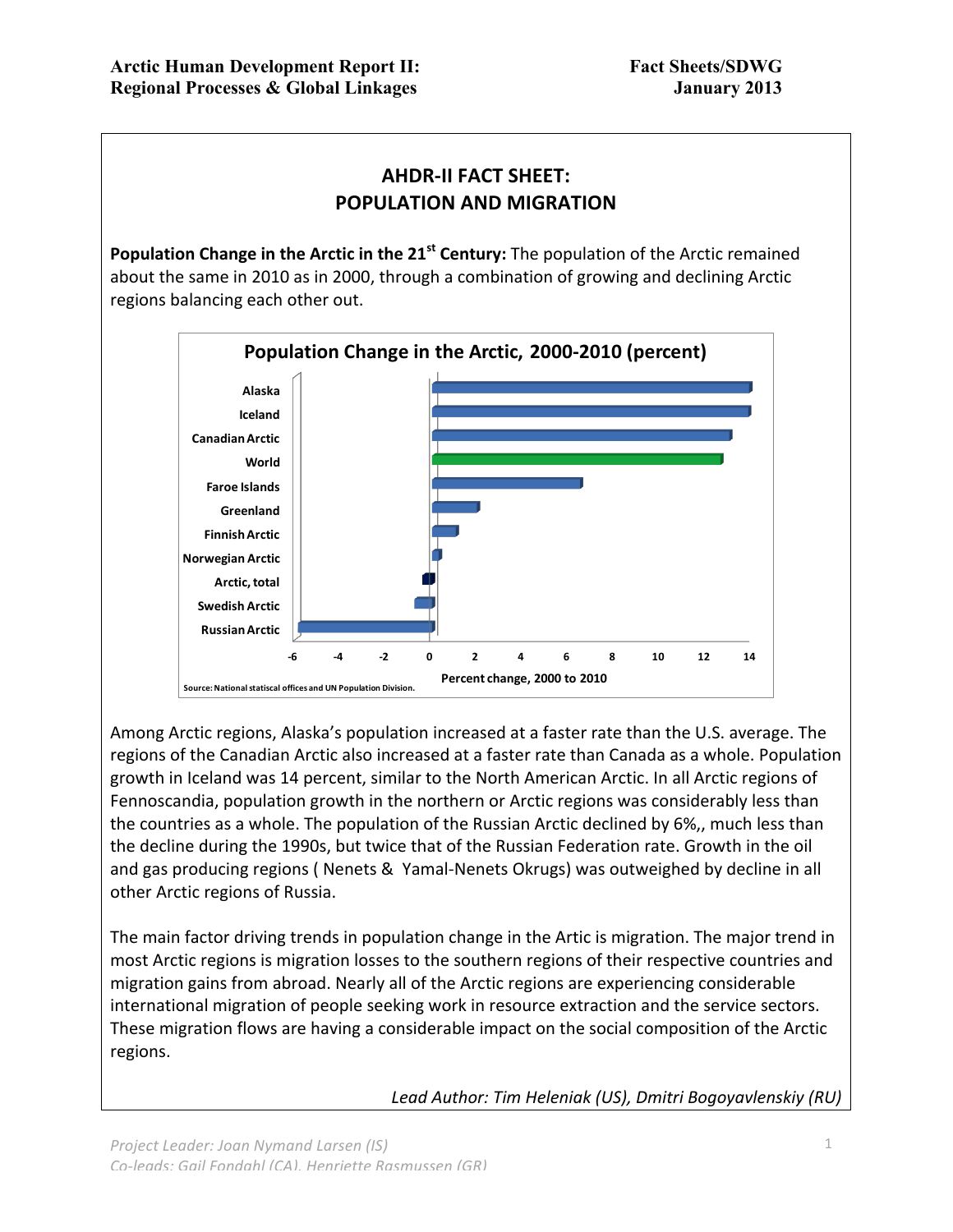## **AHDR-II FACT SHEET: CULTURES & IDENTITIES**

"Northern culture" (indigenous and non-indigenous) is more and more becoming a strategic asset for communities. This is reflected in tourism, the music industry, heritage projects, and many other developments.

It is necessary to stress the enormous differences that exist within the North regarding "culture and identity". If there are meaningful generalizations to be made, they need to be on the regional level. There seem to be at least three such broad regions: the Russian North, the North American North (Alaska and Canada), and northern Fennoscandia (including Greenland, Iceland, and the Faroe Islands).

Even so, local idiosyncrasies remain significant.



Nuuk, Greenland, Sept 2012

Lead Authors: Peter Schweitzer (US), Peter Sköld (SE), Olga Ulturgasheva (UK/Russia)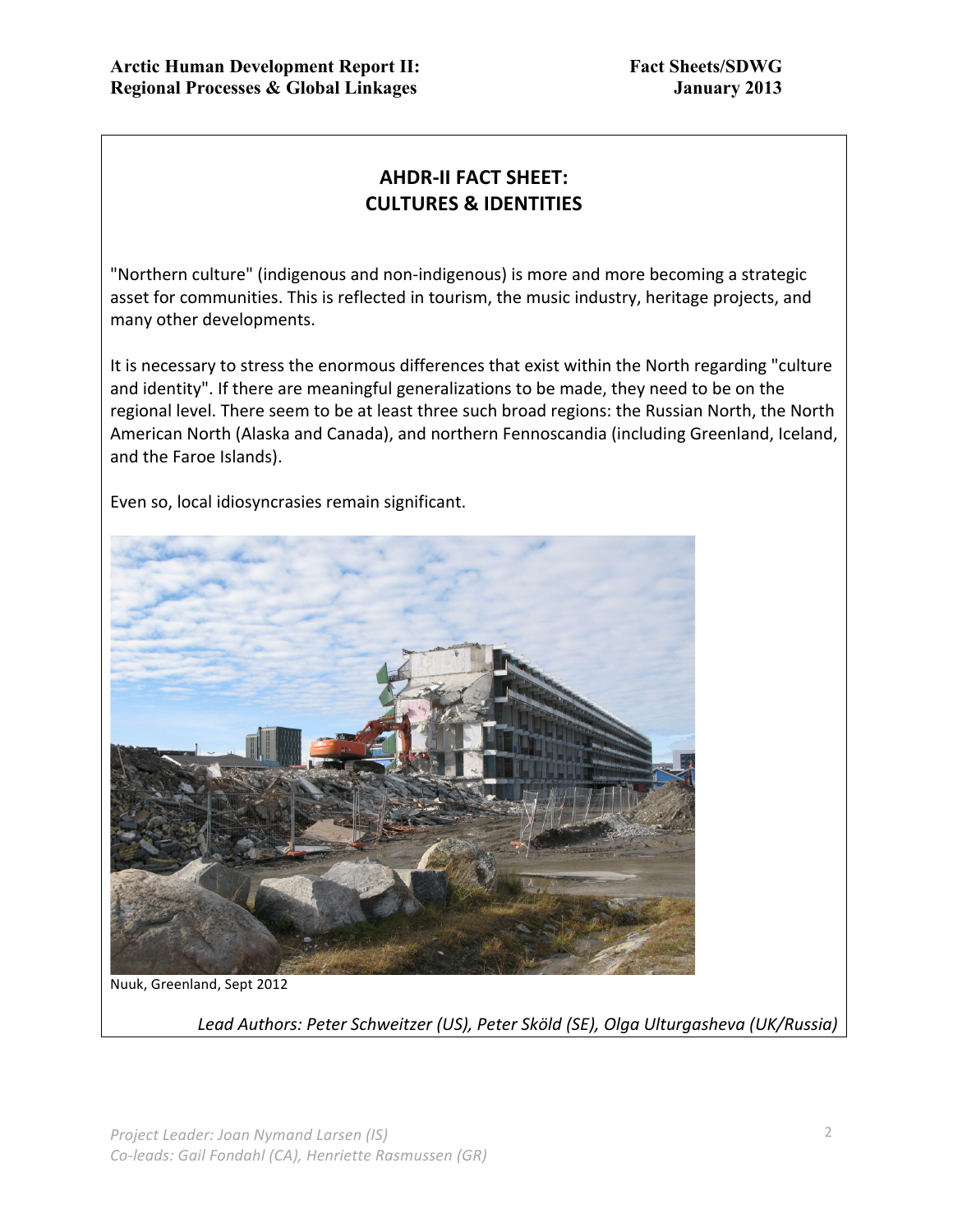## **AHDR-II FACT SHEET: ECONOMIC SYSTEMS**

**In 2009 Arctic GDP was \$US 179.925 billion.** Arctic GDP was 0.9% of the GDP of Arctic nations (Canada, Denmark, Finland, Iceland, Norway, Russia, Sweden, US).

**Change in the Arctic economy 2000-2009:** Measured by real GDP the Arctic economy grew over 31% between 2000 and 2009, faster than the rate of growth for the Arctic nations (2.1%). GDP grew much faster than population in the Arctic, which meant real per capita GDP grew 30%, more than twice the rate of per capita GDP growth for the Arctic nations as a whole and approximately 10% more than growth of per capita GDP for the world economy.

**The World Economy and the Demand for Resources:** Arctic nations are currently optimistic about the prospects for Arctic resource development. Various resource development projects are proposed for Greenland, Nunavut, Russian and Alaskan arctic seas.

**Optimism about the future of the arctic economy is based on 3 observations:** 1) The Arctic is a storehouse of natural resources, holding almost 22% of the world's undiscovered conventional oil and gas; 2) The potential for accessing resources has increased with the current rapid rise in commodity prices. Increasing demand from emerging nations is driving prices increases of commodities, most of which have risen sharply since 2001. The likelihood of sharp reversals, especially in oil prices, is low; 3) Global warming in the Arctic will likely allow ice free travel in arctic seas and lower the cost of access to and development of the Arctic's resources, while access by sea will lower cost delivery of supplies and of shipment of the resources to markets.

**4 reasons to curb our enthusiasm**: 1) Global warming in the Arctic will not always benefit development. Climate change may increase resource development costs on land; 2) The recent dramatic increase in commodity prices is not likely persist, long term. Historically, high prices for any resource have encouraged exploration as well as innovations to find substitutes. Volatility in resource prices and arctic warming will increase the risks, thus decreasing the potential for investment; 3) The north will remain a high-cost region of production, as resources are far from markets and lie in a sparsely settled land and a harsh environment. Providing infrastructure, workers, and supplies imposes large costs on development. Reasons for high cost development include harsh winters requiring special designs; poor soil condition requiring additional site preparations; potentially damaging ice pack in arctic seas; long supply lines requiring large inventories of parts; limited transport access; higher wages and salaries to recruit personnel. Of these only the transport cost will be positively affected by warming; 4) Access to Arctic resources may be delayed or eliminated by government policy even when development would be profitable. Environmental concerns and conflicts with other users of the land may increase the cost of development through delays or remove resources from consideration.

*Lead Authors: Lee Huskey (US), Ilmo Maaenpaa (FI), Alexander Pelyasov (RU)*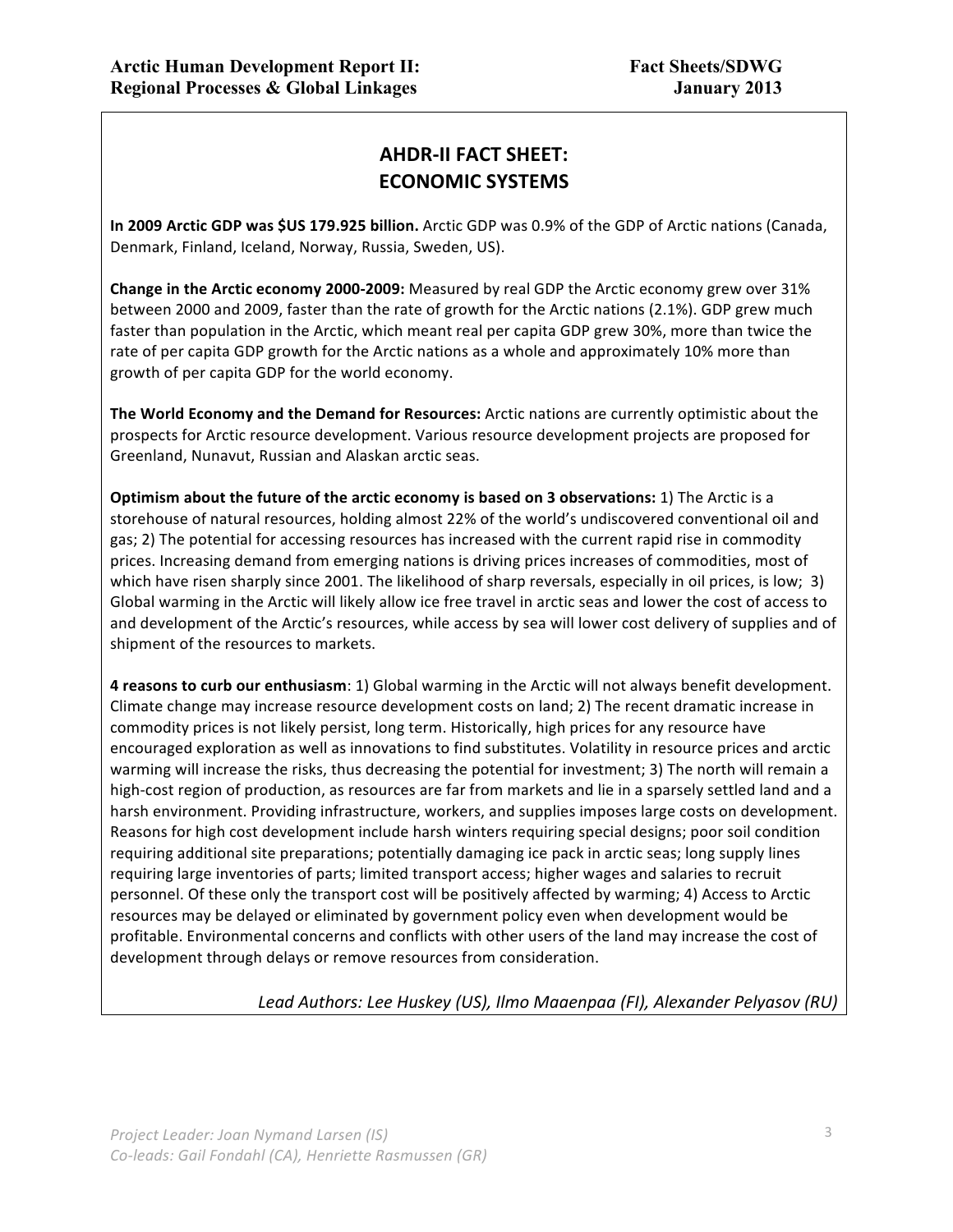# **AHDR-II FACT SHEET: LEGAL SYSTEMS**

**The amount of Arctic-specific legal regulation continues to grow:** While a limited amount of domestic and international law is specific to the Arctic, the adoption of the Agreement on Cooperation on Aeronautical and Maritime Search and Rescue in the Arctic at the 2011 Nuuk AC Ministerial Meeting heralds a change. The Agreement establishes the AC as a forum for negotiating Arctic-specific international treaties. The process is underway to adopt a legally binding instrument for oil spill preparedness and response. Other international developments that confirm this trend towards developing Arctic specific (or polar) norms include the IMO process to adopt a legally binding Code to make Arctic navigation safer and environmentally more sustainable. We observe some evidence of similar trends in Arctic-specific domestic laws of Arctic states (e.g. Finnmark Estate Act, new navigational norms adopted by Russia for NSR, and by Canada (NORDREG) for Arctic waters). While Arctic-specific legal solutions are still the exception, a creative interaction between Arctic-specific norms (including soft norms developed by the AC) and global and regional norms continues.

**The international law of indigenous peoples continues to develop at a fast pace:** International indigenous law has consolidated and developed since AHDR-I. Most important was the adoption of the UN Declaration on the Rights of Indigenous Peoples in 2007, which all Arctic states except Russia have now endorsed. An important regional development has been the efforts of the Nordic states and the Saami peoples to develop a Nordic Saami Convention, a draft of which was released in 2005. Yet, except in the cases of Norway and Denmark\Greenland, these developments have not had a significant impact on the domestic legislation of the Arctic states. Alos, even though the Arctic states have accorded Arctic indigenous peoples a unique standing in the AC as Permanent Participants, this status has not helped ndigenous peoples to convince their governments to incorporate and implement international law guaranteed indigenous rights.

**Trend:** The Arctic littoral states are delineating their continental shelves in a cooperative manner and **on the basis of applicable laws, specifically the Law of the Sea Convention (LOSC):** Notwithstanding media reports that suggest a race to grab Arctic marine space and geological resources, the Arctic coastal states have been proceeding strictly in accordance with international law in taking steps to delineate the outer limits of their continental shelves. Submissions must be supported by significant hydrological, geological and geophysical research and in many cases Arctic states have initiated and implemented cooperative research and survey endeavours in order to collect the necessary information. Arctic states have also made progress in delimiting their continental shelves and exclusive economic zones between states. A crucial development since AHDR I was the conclusion of the delimitation agreement (2010) between Russia and Norway in the Barents Sea, which also reinforces existing cooperative arrangements to shared fish stocks in the Barents Sea.

Lead Authors: Timo Koivurova (FI), Nigel Bankes (CA)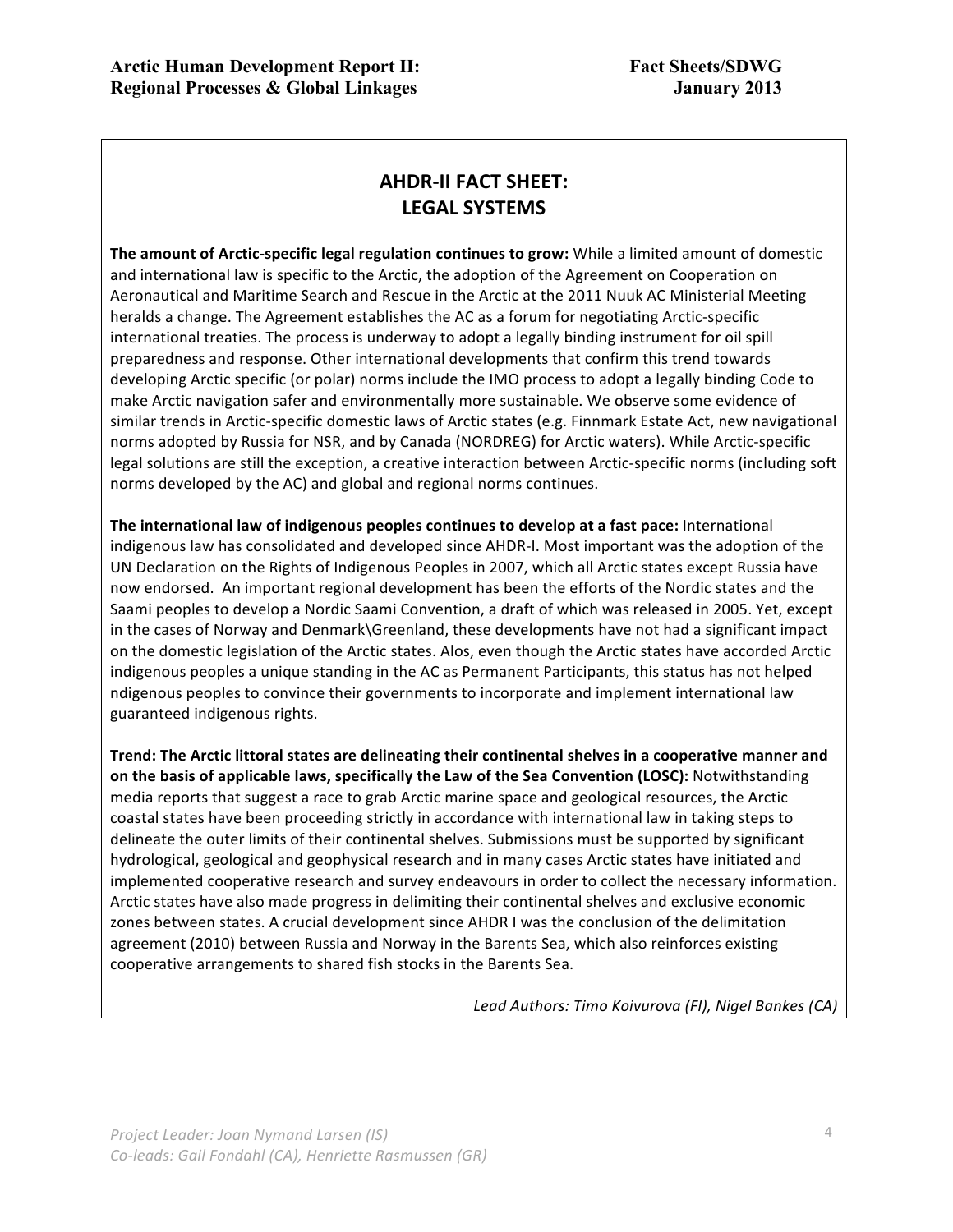### **AHDR-II FACT SHEET: RESOURCE GOVERNANCE**

**Resource governance** refers to the collective efforts of society to define and achieve societal goals related to human-environment interactions, serving as a navigating device for addressing societal challenges. It is the process by which self-organized citizen groups, NGOs, government agencies, businesses, local communities and partnerships of individuals and organizations interact as part of a stewardship process, which *may or may not involve government*. Resource governance is critical in maintaining social and natural assets important to sustaining ecosystem services and building the resilience of northern in anticipation of anticipated change and possible surprise. It is especially important in times of rapid social and ecological change.

**Indigenous efforts to specify property rights** have transformed institutional arrangements in many Arctic regions, creating new structures at/across various scales. While significant changes in the rights and role of Indigenous peoples have occurred in North America (e.g., land claims) and parts of Fennoscandia (e.g. Sami Parliament), governance in Russia leaves Indigenous people with limited decision-making authority (e.g. Nenets, Yamal oil and gas fields).

**Processes of globalization** and increasing **international attention of climate change** are transforming the way governance occurs in the Arctic. Faster and more extensive networks of communication make for greater awareness and engagement at all levels. The images of the North as distant and remote region are ideas of the past.

**Colonialist perspectives** of southerners persist (e.g., notions of "wilderness"), even where rights and new governance structures have been implemented,. While new arrangements for governance have been imperfect in their performance, they nonetheless critically link science and policy, and achieve a level of balance between local and non-local interests.

**Climate change** represents a relatively new and significant challenge to arctic resource governance, and requires rethinking conventional processes of decision-making, from older models of governance (command and control decision-making) to adaptive governance models (reflexive processes of deciding). Such shifts require moving to demanding processes that enable social learning with assumptions of uncertainty and ambiguity in information, active and passive experimentation, and innovation. These idealized notions of adaptive resource governance are difficult, if not impossible, to achieve where contested rights and differing cultural priorities for land use and development dominate transactions.

Lead authors: Bruce C. Forbes (FI), Gary Kofinas (US)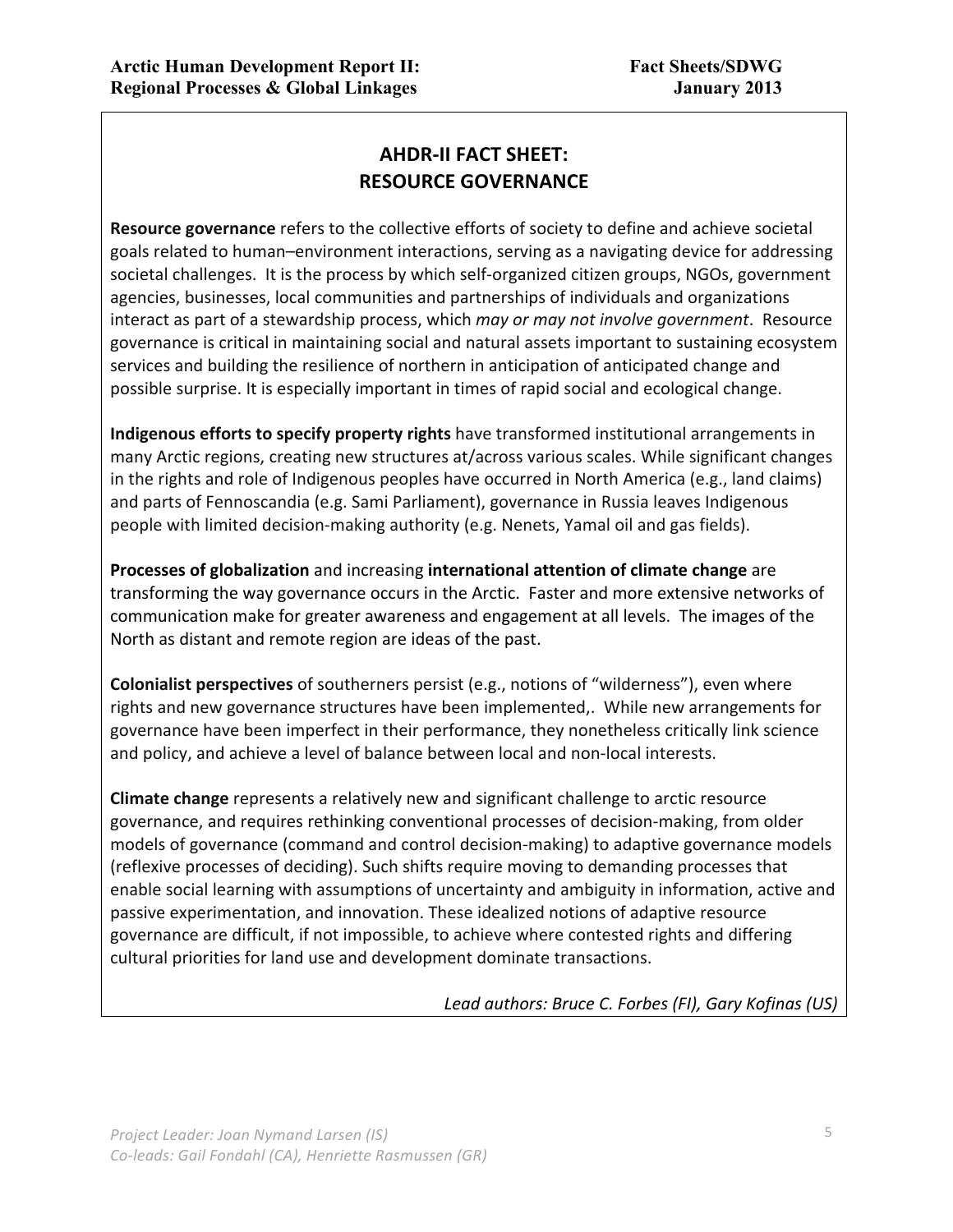## **AHDR-II FACT SHEET: EDUCATION & HUMAN CAPITAL**

**There is an increasing role of Human Capital (and demand for HC) for economic well-being, fate control and human development in general**. Human capital is critical for economic development and socio-economic transformation in the Arctic, as it often becomes the engine of economic reinvention and revitalization of a region. Although by a standard definition human capital in the Arctic is underdeveloped, this representation no longer reflects the variability and diversity of arctic regions, some of which demonstrate substantial levels of creativity that is based on non-codified informal knowledge. 

**Education gaps persist:** 1) between the Arctic and southern regions; 2) between urban/industrial arctic territories and the rest of the Arctic; and 3) between Indigenous and non-Indigenous population in the Arctic. 

**Drop-out rates persist, especially among Indigenous students:** Of major concern in the Arctic is the drop-out rate from both high school and post-secondary institutions. Alaska's dropout rate is 2X the national average. Dropout rates among 20-24-year-olds in the Canadian Territories are persistently higher than those of the provinces (15.5% in Yukon, 30.1 in NWT in 2007-2010).

**Mobility of HC** in the Arctic is high: 'Brain drain,' 'brain turnover' (intensive in- and out-migration of human capital) and 'brain waves' (surges and dips of human capital associated with the boom-and-bust economic cycles) characterize the Arctic.

**Gains in post-secondary education are observed** in the last decade in many Arctic regions. In the NWT in 2009, 47.6% of those over 15 years old had certificate, diploma or degree beyond high school, up from 46.5% of in 1999. In the same period those with university degree jumped from 14.0% to 19.3%. In 2009 there were 3.3 times more Aboriginal people with university education than in 1999. Aboriginal population still had a dramatic university education gap compared to non-Indigenous residents (4.9% vs. 32.3%), but the gap is closing.

Feminization of human capital: Marked changes in gender patterns of education took place during the last 10–15 years. Women dominate the realm of education in most of the Arctic. Northern Scandinavia, Russia and Alaska have the most feminized human capital. Parts of Canada show a continued dominance of males in post-secondary education attainment, due to both women's departure to pursue educational opportunities and influx of educated male labor force to the resource sector.

**Improving relationship of formal schools and local and indigenous knowledge:** Incorporation of local and Indigenous knowledge into educational and economic systems of the Arctic is a cornerstone of Arctic prosperity in the future. Limited role of LIK in formal education and lack of LIK's utilization to enhance human capital capacity of Arctic regions curtail competitiveness and well-being of northern communities and societies.

*Lead authors: Diana Hirshberg (US), Andrey Petrov (US/RU)*